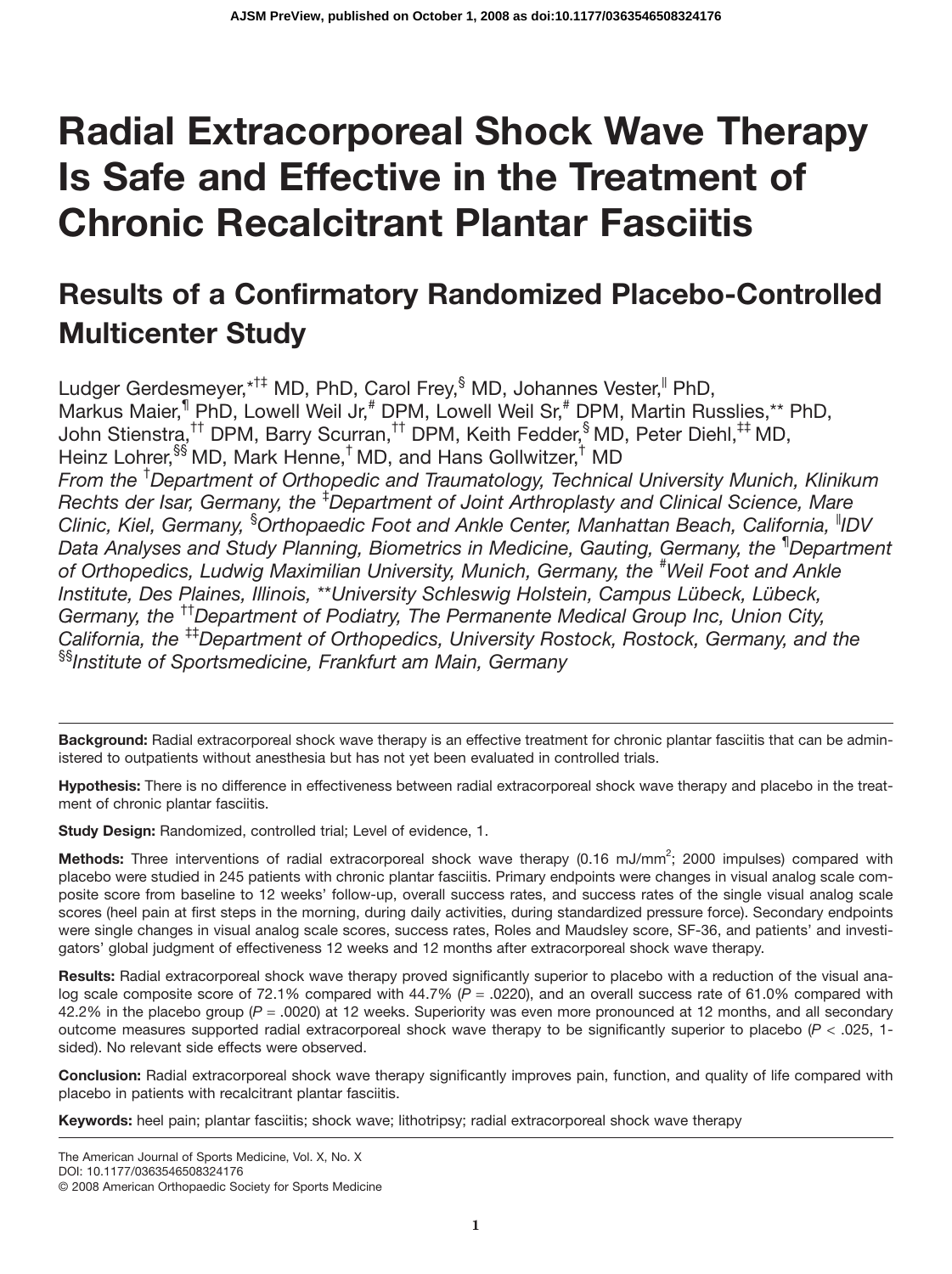**2** *Gerdesmeyer et al The American Journal of Sports Medicine*

Plantar fasciitis is the most common cause of heel pain and accounts for approximately 11% to 15% of all foot symptoms requiring professional care in the adult.<sup>1,4,28</sup> The course of the disease is typically self-limiting, and about 90% of patients are successfully treated with nonsurgical measures.1,2,4 The self-limiting character of the disease also explains the relatively high success rates observed in the placebo arm of double-blind, randomized, controlled trials.<sup>1,2,4,8,25,28,38</sup> Nevertheless, the remaining patients enter a state of recalcitrant painful heel syndrome, often requiring operative intervention.<sup>1,2,4,8</sup> Thereby, operative treatments like fasciotomy have shown promising results but are often associated with long recovery times, and athletes especially seek alternative treatment modalities that allow for continued training. $1,2,4,8$ 

Extracorporeal shock wave therapy (ESWT) has been introduced for the treatment of recalcitrant painful heel syndrome as an alternative to surgery, allowing fast recovery times without the necessity of reduced weightbearing or immobilization.<sup>22,23,28,33,38</sup> However, randomized, controlled trials assessing ESWT in chronic painful heel syndrome have revealed contradictory results, and the clinical effectiveness has been discussed controversially.  $\mathrm{^{3\text{-}5,8,14,17,18,23,32}}$  By reviewing the published trials it becomes obvious that the different treatment parameters of ESWT are of utmost importance for the outcome of treatment.<sup>5,17,22,23,28</sup> In this respect, especially the application of local anesthesia has been shown to reduce efficacy.<sup>19,30</sup> Furthermore, higher energies have been associated with greater pain reduction.<sup>23,27,33</sup> It becomes apparent that pooling data of different treatment protocols in meta-analyses or systematic reviews is critical.22,28,35 Therefore, in assessing the effectiveness of ESWT in plantar fasciitis, only specific treatment protocols should be evaluated, and results could not be generalized.

Radial ESWT (rESWT) has been introduced into medicine as an effective and easy method to apply shock wave technology.15,20 It represents an alternative to focused shock wave treatment, allowing for a broader application. Radial shock waves are generated ballistically by accelerating a bullet to hit an applicator, which transforms the kinetic energy into radially expanding shock waves.<sup>15,20</sup> Compared with these radial shock waves, the focused shock waves show deeper tissue penetration with significantly higher energies concentrated to a smaller focus.<sup>15,16,20,22,28</sup> This article reports on a randomized, controlled, and double-blinded Food and Drug Administration (FDA) study evaluating the efficacy and safety of rESWT in patients with chronic painful heel syndrome.

#### **METHODS**

#### Study Design and Follow-up

This double-blind, randomized, placebo-controlled trial with parallel group design was conducted internationally at 3 study centers in the United States and 5 study centers in Europe. Patient enrollment took place during an 11-month period. A total of 254 patients were randomly assigned to receive either rESWT or placebo treatment with concealed allocation in permuted blocks of 4 to 8, stratified by treatment center with the use of a computer-generated random list (Rancode; idv Data Analysis and Study Planning, Gauting, Germany). Concealment of randomization was guaranteed by nontransparent envelopes. Both patients and assessing physicians were blinded to randomization as well as to the evaluating physician. The trial was conducted as an FDA approval study. In designing the study, the authors adhered to the standardized guidelines of good clinical practice from the International Conference on Harmonization (ICH).<sup>11,12</sup>

After 3 shock wave or placebo interventions were applied, patients were followed until the end of the follow-up 1 period (12 weeks after the last intervention). At this visit, the participants' response to treatment was rated, and patients who showed sufficient response on a clinically relevant level continued the follow-up 2 phase, which ended 12 months after the last rESWT or placebo intervention. If patients suffered from significant pain after intervention, deblinding on demand after 12 weeks was allowed to provide other treatment options outside the trial instead of suffering for 12 months. These patients left the trial with the worst outcome, which was carried forward. All these "worst" data were carried forward and used for analysis.

#### **Participants**

Patients were recruited from the participating study sites and from community-based referring physicians (primary care physicians, podiatrists, orthopaedic surgeons). Participants of all activity levels were included and were asked to continue on the same activity level throughout the study, although activity level at enrollment and during the study were not specifically assessed. The study was approved by the FDA and the responsible independent institutional review boards. Written informed consent was obtained from all participants. A total of 495 patients with plantar heel pain were screened; 254 patients met enrollment criteria and were enrolled in the study. A total of 251 patients out of 254 were treated. The flow of participants through the study is displayed in Figure 1.

#### Inclusion Criteria

The complete inclusion criteria are listed in Appendix A (available online at http://ajs.sagepub.com/supplemental/). Inclusion criteria included a history of at least 6 months of chronic plantar painful heel syndrome that proved resistant to nonsurgical treatment. Diagnosis was confirmed clinically by physical examination with a typical point of

<sup>\*</sup>Address correspondence to Ludger Gerdesmeyer, MD, PhD, Department of Joint Arthroplasty and Clinical Science, Mare Clinic, Eckernförder Strasse 219, D-24119 Kiel-Kronshagen (e-mail: Gerdesmeyer@aol.com).

One or more authors has declared a potential conflict of interest. Lowell Weil Jr and Lowell Weil Sr received research funding for this study from Electro Medical Systems. Markus Maier is a clinical consultant for Electro Medical Systems. Heinz Lohrer has received funding for research from Electro Medical Systems. The study was funded by Electro Medical Systems.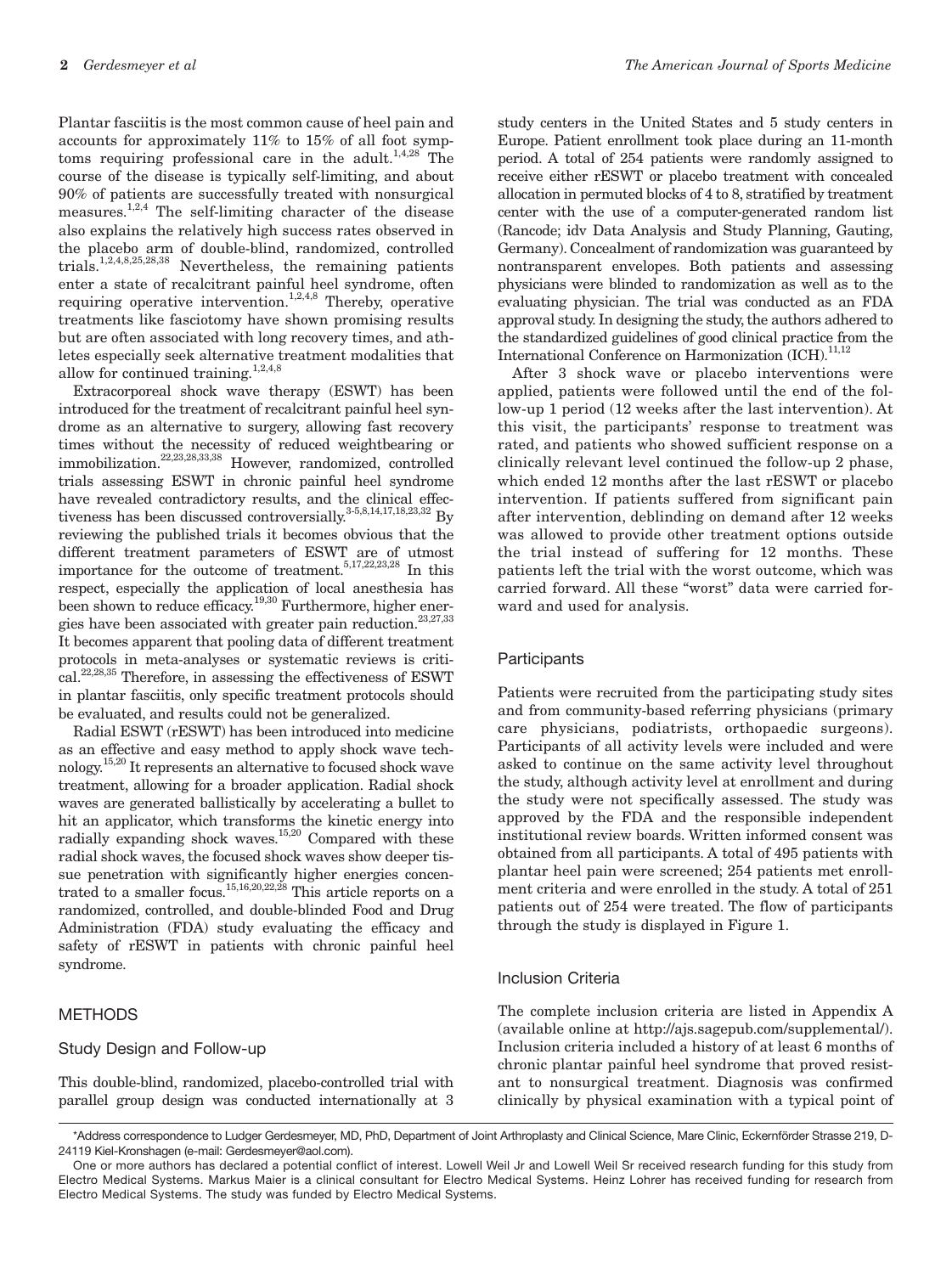

#### **Figure 1.** Flow of participants through the study. *<sup>a</sup>*

<sup>a</sup>Safety population: all patients receiving at least one treatment session.

*b* ITT population, intent-to-treat. All patients who had at least one treatment session and also at least one evaluation after the first treatment without severe deviation of entry criteria "full analysis set," according to ICH E9 Biostatistics.<sup>11,12</sup>

*c* PP population, per protocol. Exclusion of patients from ITT population with protocol violations (inclusion/exclusion criteria, incomplete study treatment,

premature discontinuation).<br><sup>d</sup>Sufficient response was considered at least a 60% reduction in pain on 2 of the 3 VAS scales (overall success VAS), or if less pain reduction, then the patient had to be able to work and complete activities of daily living, had to be satisfied with the outcome of the treatment, and must not have required any other treatment to control heel pain. Participants were requested to continue until follow-up 2 (12 months).

*e* Data reflects last value carried forward (LVCF) replacement of missing values of "nonresponders" in the ITT population.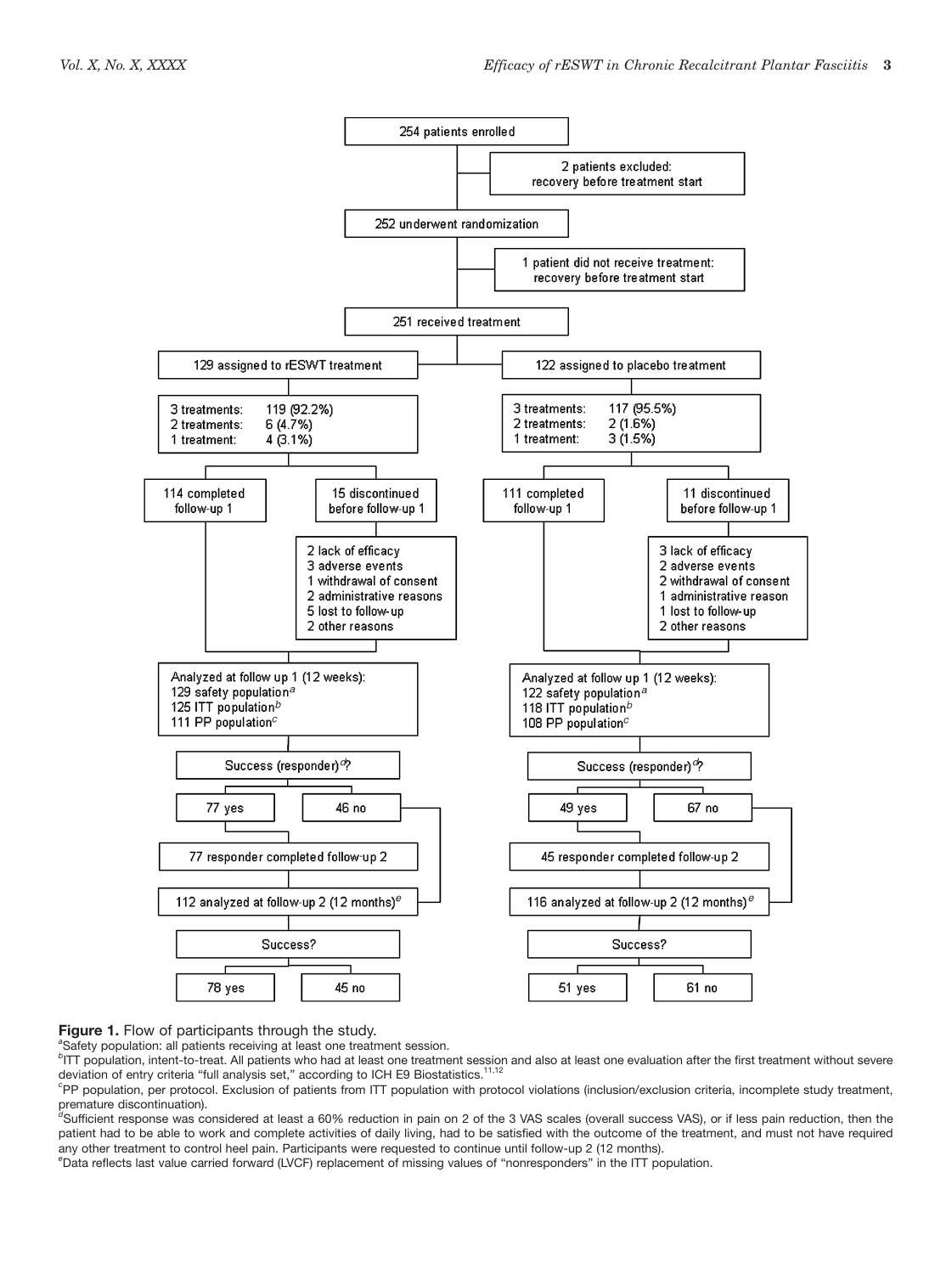maximum tenderness over the medial tubercle of the calcaneus.<sup>1,4</sup> To be eligible, participants had to score significant pain of at least 5 or greater on all 3 visual analog scale (VAS) scores (with a maximum of 10), must have had significant limitation on the Roles and Maudsley Score (fair or poor), and had to have failed results from at least 2 nonpharmacological and 2 pharmacological treatments. All patients had to respect a sufficient washout period after each intervention prior to enrollment. The specific washout phases were determined as at least 6 weeks from last corticosteroid injection; 4 weeks from the last local anesthetic injection, iontophoresis, ultrasound, and electrotherapy; 1 week from the last intake of nonsteroidal antiinflammatory drugs (NSAIDs); and 2 days from last heat, ice, massage, stretching, or modification of night splinting and orthotics.

#### Exclusion Criteria

Reasons for exclusion are listed in the Appendix B (available online at http://ajs.sagepub.com/supplemental/). Major reasons for exclusion were rheumatic or other systemic inflammatory disease, osteomyelitis, active infection or history of chronic infection in the treatment area, neurological or vascular insufficiencies, nerve entrapment syndrome, disturbance of coagulation or ongoing anticoagulatory therapy, significant bilateral heel pain in need of medical treatment, and pregnancy.

#### Study Procedures

Randomization and treatment were started within 28 days after screening. Radial ESWT or identical placebo were administered in 3 sessions, each 2 weeks (±4 days) apart. A total of 2000 shock waves of the assigned intervention were delivered per session with the Swiss Doloclast radial shock wave device (EMS Electro Medical Systems, Nyon, Switzerland). Before the intervention, the point of maximum tenderness was clinically located by the treating clinician, and the hand-piece was coupled to the identified area by using specific ultrasound coupling gel (EMS Electro Medical Systems).

In the treatment group, 2000 impulses of radial shock waves with an energy flux density of  $0.16$  mJ/mm<sup>2</sup> and a rate of 8 impulses per second were applied at each treatment session. Patients in the control group received identical placebo intervention with a placebo hand-piece that prevented transmission of shock waves. The placebo handpiece was identical in design, shape, and weight to ensure that there was no way to identify the placebo hand-piece. The treatment in the placebo group was the same compared with the active one. Thereby, set up and sound created by the shock wave device was identical in both groups; however, no energy was administered in the placebo group. The intervention was performed in the office by the nonblinded orthopaedic surgeon or podiatrist, locating the tip of the applicator to the most tender point at the medial calcaneal tubercle, controlling proper placement by patient-controlled feedback, and adjusted during treatment if necessary.

A standardized rescue medication was allowed throughout the entire study if pain became unbearable (2 g of acetaminophen per day for up to 14 days after the last intervention; thereafter, 2 g of acetaminophen per week). No other therapies were allowed, and orthotics could not be modified until the 12-week follow-up (follow-up 1).

### Outcome Measures

The primary outcome measure was overall heel pain reduction measured by the percentage change of the VAS composite score 12 weeks after treatment compared with baseline, with last value carried forward (LVCF) replacement of missing values with the last recorded value and correction for interfering analgesic therapy. The 12-month analysis was performed in the same manner by replacing missing values in LVCF and correction for interfering analgesic therapies with the last recorded value. The heel pain composite score was defined as the sum of three 10-cm VAS scores: heel pain when taking the first steps in the morning, heel pain while doing daily activities, and heel pain while applying a standardized local pressure with the Dolormeter (EMS Electro Medical Systems) to quantify local pressure pain. The Dolormeter is a device that allows for objectivity of pressure application, with an integrated scale to exactly determine the applied local pressure.<sup>17</sup> The blinded investigator used the Dolormeter to measure pressure sensitivity at the point of maximum tenderness. The pressure level measured at the Dolormeter scale that just elicited unbearable pain was documented as baseline value and was quantified by the Dolormeter on the 10-cm VAS scale. At each follow-up visit, the same Dolormeter pressure was applied, and the subject was asked to score the pain on the VAS. The increased pressure pain tolerance reflects the shock wave–induced effect.

The further primary efficacy criteria were the single success rates and the overall success rate with regard to heel pain, defined as percentage decrease of heel pain larger than 60% from baseline at 12 weeks after treatment for at least 2 of the 3 heel pain (VAS) measurements. To keep the multiple level of  $\alpha$ , the further set of primary efficacy criteria were tested in the a priori–ordered sequence according to the principle of a priori–ordered hypotheses.<sup>25</sup>

The primary endpoint for comparison of groups was 12 weeks after the last treatment. At this point the decision was also made whether the patient had sufficient treatment response to continue the study. Sufficient response was considered a minimum 60% reduction in pain on 2 of 3 VAS scores. Patients who showed sufficient and clinically relevant response to rESWT were to continue in the followup 2 period (12 months after last rESWT). Patients who suffered from significant pain after intervention deblinding on demand after 12 weeks were allowed to explore other treatment options outside the trial instead of suffering for 12 months. These patients left the trial with the worst outcome, the data of which were carried forward and used for analysis.

Secondary outcome measures were changes in Roles and Maudsley score, SF-36 physical percent changes, SF-36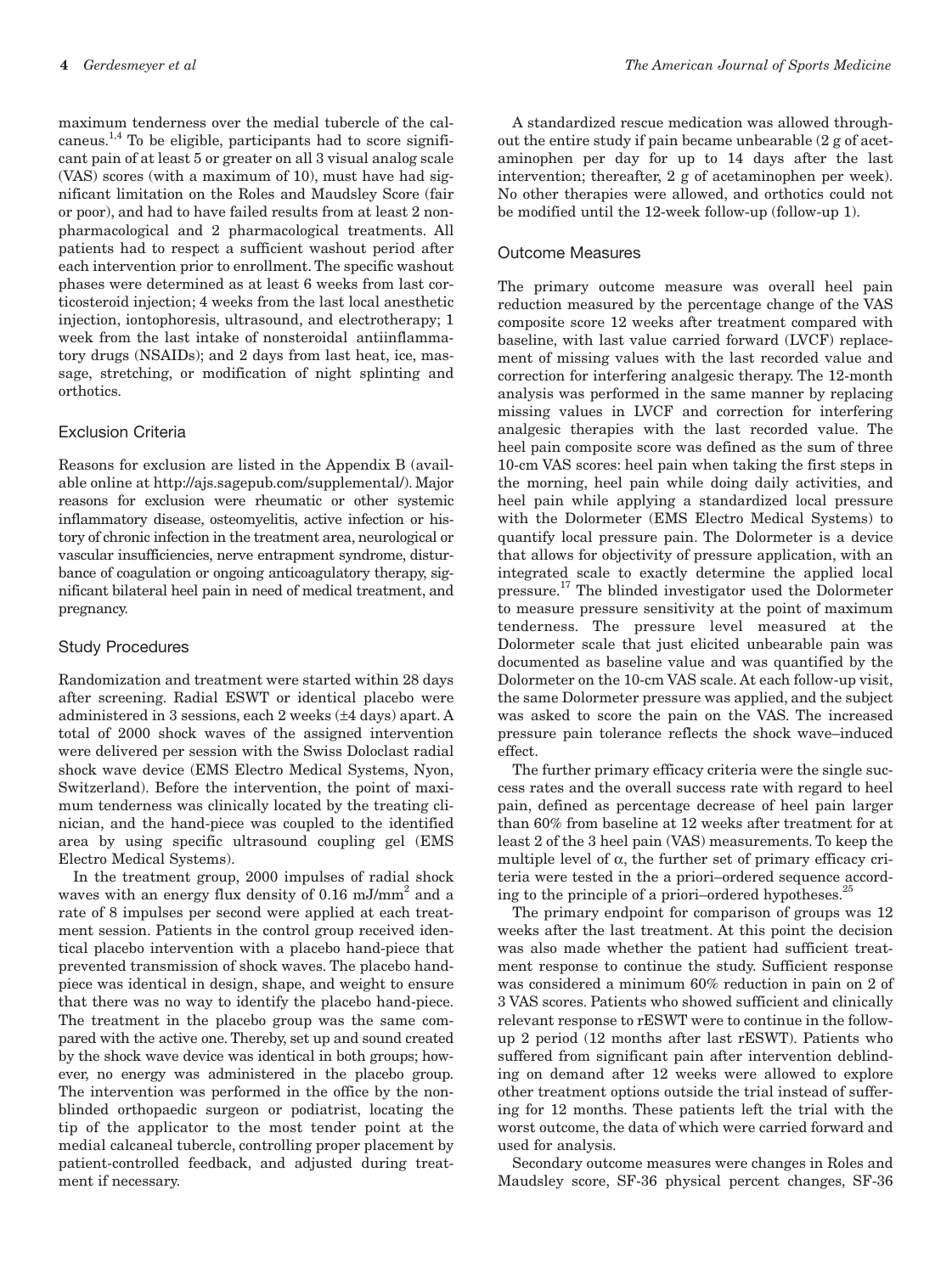mental percent changes, investigator's judgment of effectiveness (7-point scale), patient's judgment of therapy satisfaction (7-point scale), and patient recommendation of therapy to a friend (all at 12 weeks after treatment). Furthermore, VAS composite score, success rates, and single VAS scores were assessed after completion of follow-up 2 (12 months after last treatment session).

### Safety Criteria

All patients who had at least one treatment session were analyzed for safety. Patients were followed throughout the study, and all local tissue effects and adverse events were recorded. Additionally, the investigator's global judgment of tolerability was assessed on a 7-point rating scale 12 weeks after the last treatment. To assess local adverse event tendon rupture observation, Semmes-Weinstein 5.07 (10 g) Monofilament Assessment, Toe Clawing Observation, and Ankle-Brachial Assessment of the lower extremity were performed at each visit. All assessments but one were done by clinical examination. The Semmes-Weinstein Monofilament was used to assess global neurological deficiencies. A 10-gram (5.07 log) monofilament wire was applied to each foot at 10 sites. Loss of protective sensation generally is indicated by a patient's inability to feel the monofilament at 4 or more of the 10 sites.

#### Statistical Analysis

The study had a statistical power of 90% to detect a reduction by 50 percentage points in the primary outcome measure of a reduction of VAS composite score from baseline to 12 weeks after completion of shock wave treatment. A dropout rate of 10% was calculated as well before study start.

To keep the multiple level of α, the set of primary efficacy criteria were tested in the a priori*–*ordered sequence according to Maurer.<sup>25</sup> By this, if the first test is statistically significant (VAS composite score), the second test (overall success rate) can be performed to confirm with full level of α. If the second test (overall success rate) is also statistically significant, the single success rates can be tested to confirm with full  $\alpha$  in the sequence "heel pain when taking first steps of the day," "heel pain while doing daily activities," "heel pain after application of the Dolormeter" as long as the preceding test is statistically significant. Efficacy of the rESWT treatment is proved if at least the first hypothesis (VAS composite score) shows a statistically significant result. A value of *P* < .025 (1-sided) was considered statistically significant.

To identify differences in effect size between the different intervention groups, the Mann-Whitney effect size with predefined benchmarks was used to define the probability that a randomly selected participant from the rESWT group was better off than a randomly selected participant from the control group. In accordance with Colditz et al, $6$  the authors used relevant benchmarks that corresponded to a Mann-Whitney effect size of 0.5 for equality (active therapy no better or worse than placebo); 0.44 or 0.56 for small-sized inferiority or superiority, respectively;

0.36 or 0.64 for medium-sized (clinically significant) inferiority or superiority, respectively; and 0.29 or 0.71 for largesized inferiority or superiority, respectively. Furthermore, in accordance with the recommendations of the ICH E9 Biostatistics Guideline, $11,12$  statistical analyses were performed by an independent institute, idv-Data Analysis and Study Planning, Gauting, Germany, using its Report, Testimate, and AE-Base software programs.

#### RESULTS

#### Enrollment and Treatment

A total of 254 patients with chronic painful heel syndrome were enrolled, with  $252$  randomly assigned to rESWT (n = 129) or identical placebo  $rESWT(n = 122)$ . Three of the 254 enrolled patients did not receive any study treatment due to recovery before treatment start (2 patients before and 1 patient immediately after randomization). The flow of participants through the study is displayed in Figure 1. The 2 groups showed identical parameters with respect to demographic characteristics, intensity and duration of heel pain (Table 1), physical and mental health, and previous nonpharmacological and pharmacological therapies. The required number of pulses and energy level for treatment was reached in all cases without any anesthesia.

# Major Outcomes

The primary endpoint "changes in VAS composite score at 12 weeks compared with baseline" could be assessed in 89.6% of the patients (Figure 1). All patients providing postbaseline data were included in the analysis of the intent-to-treat (ITT) population with LVCF replacement of missing values and score correction with regard to interfering concomitant analgesic therapy (according to predefined criteria; see Appendix C, available online at http://ajs.sagepub.com/supplemental/).

The primary outcome measures are summarized in Table 2 in the order of a priori testing. Hence, efficacy of rESWT compared with placebo was confirmed for the composite score of heel pain (VAS)  $(P = .0103, 1 \text{-sided})$  using the continuous VAS scores as well as for the overall success rate  $(P = .0014, 1 \text{-sided})$ , defining a >60% pain decrease in at least 2 of 3 heel pain measurements as therapeutic success. Radial ESWT was followed by a decrease of the composite score of heel pain by 72.1%, compared with 44.7% after placebo. With regard to the third a priori–ordered hypothesis (single success rate of heel pain when taking first steps of the day) the benchmark of significance was just missed  $(P = .0269, 1 \text{-sided})$ . Thus, the results of the following 2 a priori–ordered hypotheses have to be interpreted exploratorily. Nevertheless, the results of the fourth and fifth a priori–ordered hypotheses (single success rate of heel pain while doing daily activities and single success rate of pain after application of the Dolormeter) demonstrated superiority of the ESWT group with *P* values below the level of significance  $(P = .0014$ , and  $P = .0216$ , respectively, Table 2). Furthermore, the Mann-Whitney effect size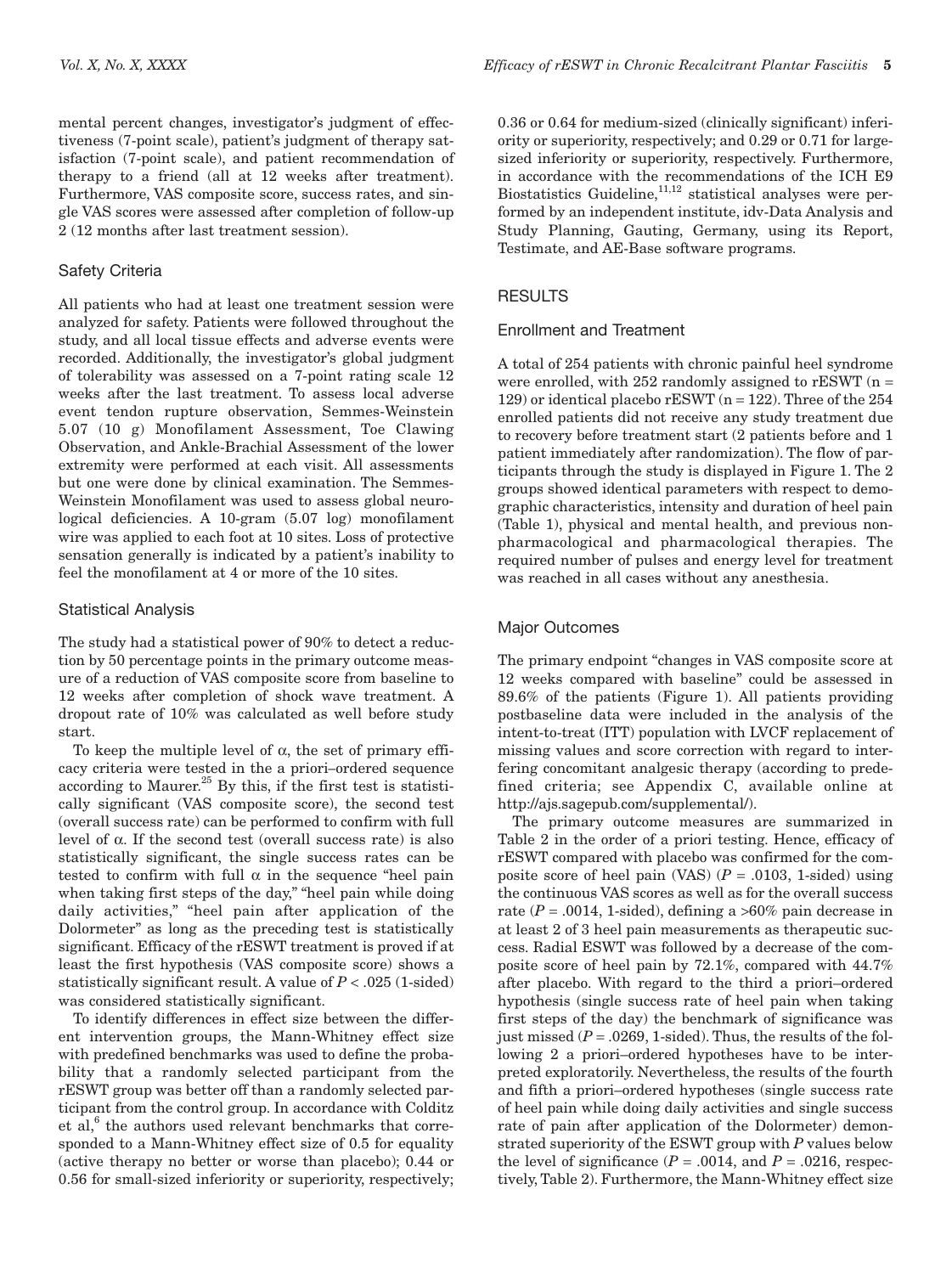|                                                           | <b>ESWT ITT</b>             | Placebo ITT                 | P Value     |  |
|-----------------------------------------------------------|-----------------------------|-----------------------------|-------------|--|
| Characteristic                                            | $(n = 125)$ ; mean $\pm$ SD | $(n = 118)$ ; Mean $\pm$ SD | $(2-Sided)$ |  |
| Age, y                                                    | $52.4 \pm 12.0$             | $52.0 \pm 10.5$             | .6400       |  |
| Male gender, %                                            | 30.40                       | 33.05                       | .6809       |  |
| Body mass index                                           | $27.2 \pm 4.73$             | $28.0 \pm 4.98$             | .1602       |  |
| Heel pain duration, mo                                    | $25.6 \pm 26.1$             | $24.9 \pm 25.3$             | .9518       |  |
| Heel pain (VAS) when taking<br>first steps in the morning | $7.5 \pm 1.49$              | $7.5 \pm 1.57$              | .8726       |  |
| Heel pain (VAS) while doing<br>daily activities           | $7.3 \pm 1.48$              | $7.1 \pm 1.53$              | .1929       |  |
| Heel pain (VAS) after application<br>of the Dolormeter    | $7.2 \pm 1.73$              | $7.1 \pm 1.75$              | .4166       |  |
| Roles and Maudsley score                                  | $3.5 \pm 0.52$              | $3.5 \pm 0.57$              | .8029       |  |

| TABLE 1                                                                                                       |  |
|---------------------------------------------------------------------------------------------------------------|--|
| Demographic and Baseline Characteristics of the ITT (Intent-to-Treat) Population of 243 Patients <sup>a</sup> |  |

*a* ESWT, extracorporeal shock wave therapy; SD, standard deviation; VAS, visual analog scale.

demonstrated more than small superiority of rESWT for all 5 a priori–ordered hypotheses compared with placebo (Mann-Whitney effect size >0.56), demonstrating significant as well as clinically relevant effects.

Regarding follow-up 2 (12 months after rESWT) the *P* values of all 5 primary efficacy criteria were far below the predefined level of significance (.025, 1-sided, exploratory interpretation, Table 2). Nonresponders of follow-up 1 period and premature discontinuations were included by LVCF replacement of missing values and for safety analysis. These results even demonstrated a pronounced treatment effect at follow-up 2, and treatment success was maintained. The composite VAS score of the heel pain was –84.8% in the patients treated actively and –43.2% in the placebo group  $(P < .025)$ . Thus, there is strong evidence for long-term superiority of the ESWT treatment compared with identical placebo.

To assess the stability of the results, different sensitivity analyses were performed for the primary efficacy criteria at follow-up 1 and 2 assessing a per-protocol analysis, a supportive analysis for the ITT data set without any correction for interfering analgesic therapy, a further supportive sensitivity analysis for the ITT data set with correction for interfering analgesic therapy by means of the worst rank score technique, and an analysis of the data set with the "data as available" instead of LVCF replacement of missing values. All in all, the results of the sensitivity analyses support the results of the confirmatory analysis (see Appendix D for details, available online at http://ajs.sagepub.com/supplemental/).

#### Secondary Outcome Measures

The efficacy results demonstrated superiority of the rESWT group not only in the confirmatory analyses, but also in the supportive sensitivity analyses and in the analysis of the secondary outcome measures. All tested secondary efficacy criteria, including the SF-36 score, the Roles and Maudsley Score, global judgment of effectiveness, therapy satisfaction, and therapy recommendation, showed better outcome at the primary endpoint in favor of the rESWT group, and all test

results were statistically significant  $(P < .025$  1-sided). Furthermore, all Mann-Whitney effect sizes denoted more than small superiority of the rESWT group compared with placebo (Table 3). Thus, there is evidence for benefit of patients with painful heel by rESWT treatment not only through reduced pain but also by generally improved wellbeing. The positive result was also reflected by the high recommendation rate of participants with rESWT treatment with a final recommendation of study therapy in 91.2% of the rESWT group compared to 69.1% of the participants with placebo intervention.

# Adverse Events and Safety Criteria

A total of 251 subjects received at least one treatment session ("safety population"; Figure 1). There were 50 devicerelated adverse events in 33 patients of the rESWT group and 11 adverse events in 10 subjects in the placebo group. A total of 46 of 50 device-related nonserious adverse events in the ESWT group was due to pain and discomfort during treatment as displayed in Figure 2. The duration of discomfort was reported as maximal 10 minutes mostly, and no participant requested local anesthesia during rESWT, even though this was offered to all patients. Device-related adverse events had no influence on outcome. No adverse or severe adverse event occurred regarding tendon rupture observation, Semmes-Weinstein 5.07 (10 g) Monofilament Assessment, Toe Clawing Observation, and Ankle-Brachial Assessment.

At the primary endpoint 12 weeks after the last treatment, the tolerability of the treatment was judged by the investigator as "very good" or "good" in 93.8% of the rESWT subjects and in 90.1% of the placebo group.

# **DISCUSSION**

The present placebo-controlled study was conducted to investigate the safety and effectiveness of rESWT in the treatment of recalcitrant plantar fasciitis. Plantar fasciitis is a common complaint and can be especially disabling in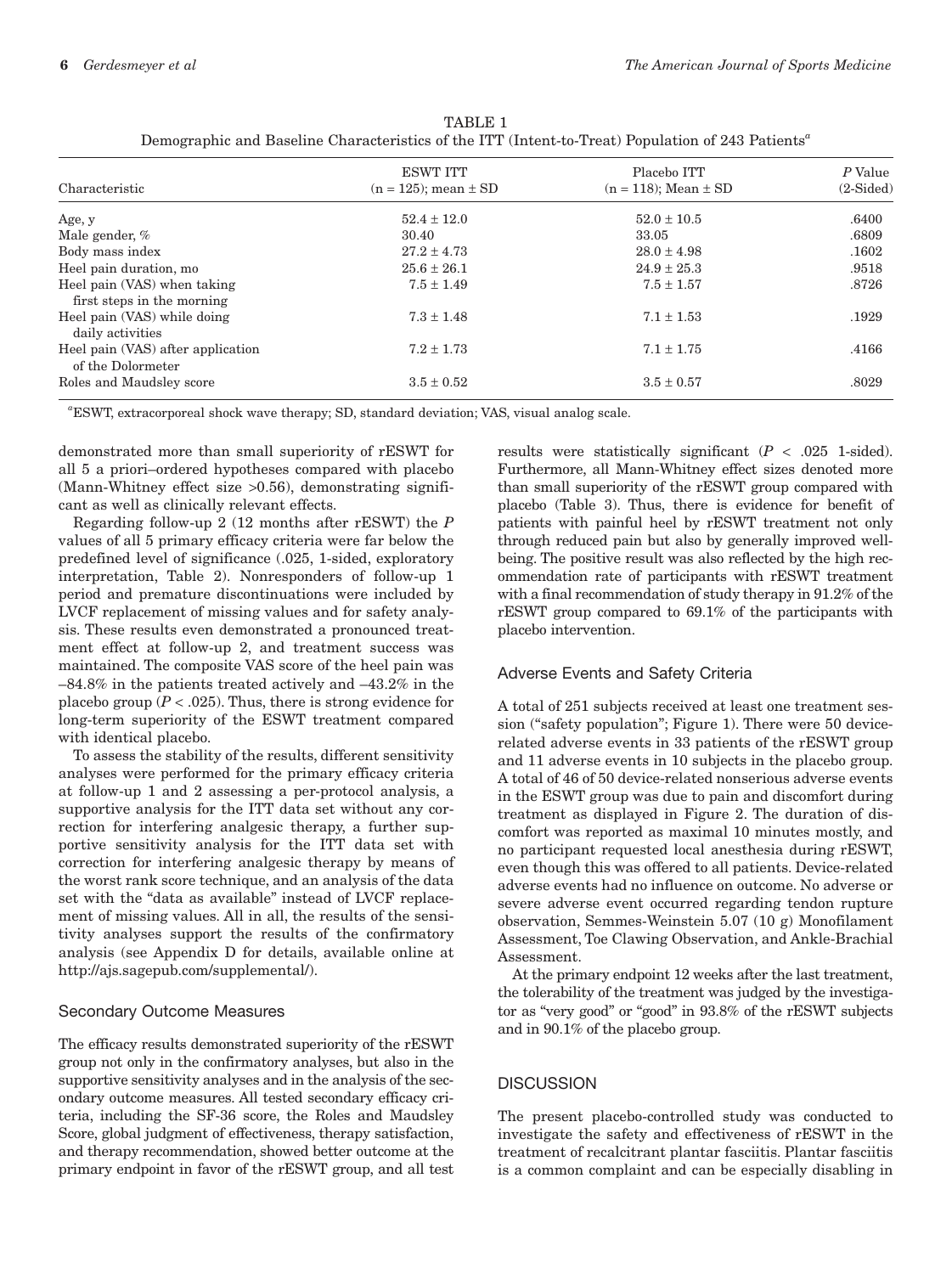| TABLE 2 |  |  |                                                                                                              |  |  |  |  |  |
|---------|--|--|--------------------------------------------------------------------------------------------------------------|--|--|--|--|--|
|         |  |  | Changes of Primary Efficacy Criteria From Baseline at 12 Weeks (Follow-up 1) and 12 Months (Follow-up $2)^a$ |  |  |  |  |  |

|                                                                                    | Follow-up 1 (12 weeks)                |                              |                        |                                                             | Follow-up $2(12$ months)                |                                       |                        |                                                             |
|------------------------------------------------------------------------------------|---------------------------------------|------------------------------|------------------------|-------------------------------------------------------------|-----------------------------------------|---------------------------------------|------------------------|-------------------------------------------------------------|
| Primary Efficacy<br>$Criterion^b$                                                  | <b>ESWT</b><br>$(N_{TTT} = 125)$      | Placebo<br>$(N_{TTT} = 118)$ | P Value<br>$(1-Sided)$ | MW Effect<br>Size,<br>$(1\text{-Sided }97.5)$<br>$%$ LB-CI) | <b>ESWT</b><br>$(N_{\text{TTT}} = 125)$ | Placebo<br>$(N_{TTT} = 118)$          | P Value<br>$(1-Sided)$ | MW Effect<br>Size,<br>$(1\text{-Sided }97.5)$<br>$%$ LB-CI) |
| Composite score of                                                                 | $-72.1$                               | $-44.7$                      | $.0220^{\circ}$        | 0.5753                                                      | $-84.8$                                 | $-43.2$                               | $.0086^d$              | 0.5879                                                      |
| heel pain $(VAS)^c$<br>percentage change<br>from baseline, median<br>$mean \pm SD$ | $(-56.0 \pm 39.3)$ $(-44.1 \pm 41.8)$ |                              |                        | (0.5023)                                                    |                                         | $(-61.9 \pm 43.6)$ $(-46.5 \pm 45.5)$ |                        | (0.5159)                                                    |
| Overall success rate of                                                            | 60.98                                 | 42.24                        | .0020'                 | 0.5937                                                      | 63.41                                   | 43.97                                 | .0014'                 | 0.5972                                                      |
| heel pain(VAS) <sup><math>\ell</math></sup> , $\%$ (n)                             | (75)                                  | (49)                         |                        | (0.5314)                                                    | (78)                                    | (51)                                  |                        | (0.5352)                                                    |
| Success rate of heel pain                                                          | 60.80                                 | 48.31                        | .0269'                 | 0.5625                                                      | 61.60                                   | 47.46                                 | .0144'                 | 0.5707                                                      |
| (VAS) when taking first<br>steps in the morning, $% (n)$                           | (76)                                  | (57)                         |                        | (0.5003)                                                    | (77)                                    | (56)                                  |                        | (0.5087)                                                    |
| Success rate of heel pain                                                          | 60.00                                 | 40.68                        | .0014'                 | 0.5966                                                      | 64.00                                   | 41.53                                 | .0002'                 | 0.6124                                                      |
| (VAS) while doing daily<br>activities, $\%$ (n)                                    | (75)                                  | (48)                         |                        | (0.5349)                                                    | (80)                                    | (49)                                  |                        | (0.5512)                                                    |
| Success rate of heel pain                                                          | 52.85                                 | 39.66                        | .0216'                 | 0.5660                                                      | 59.35                                   | 43.10                                 | .0063'                 | 0.5812                                                      |
| (VAS) after application<br>of the Dolormeter, % (n)                                | (65)                                  | (46)                         |                        | (0.5033)                                                    | (73)                                    | (50)                                  |                        | (0.5187)                                                    |

*a* EWST, extracorporeal shock wave therapy; ITT, Intent-to-Treat; MW, Mann-Whitney; LB-CI, lower bound of confidence interval; VAS, visual analog scale.

*b* All results with LVCF replacement of missing values and score correction for interfering concomitant therapy.

<sup>c</sup>Sum score of heel pain (VAS) when taking first steps of the day, heel pain (VAS) when doing daily activities, and heel pain (VAS) after application of the Dolormeter.

*d P* values of 1-sided test for superiority using the Wilcoxon-Mann-Whitney test.

*e* Percentage decrease of heel pain >60% from baseline for at least 2 of 3 heel-pain VAS measurements.

*f P* values of 1-sided test for superiority using the Unconditional Exact Röhmel-Mansman test.

athletes.1,4,29,31 Goals of treatment are pain relief and restoration of function. Martin et  $al^{24}$  and Crawford and Thomson<sup>8</sup> reviewed numerous studies of nonsurgical treatment for plantar fasciitis such as stretching, cryotherapy, heel cushions and shoe inserts, night splints, custom-made orthotics, anti-inflammatory drugs, corticosteroid injection, and immobilization and showed success rates ranging from 44% to 90%.<sup>1,4,8,24</sup> Nevertheless, not more than  $\overline{\lim}$ ited evidence of efficacy could be demonstrated.<sup>4,8</sup> For patients with chronic heel pain resistant to nonsurgical treatment, surgical interventions are suggested. Surgery, however, can be associated with prolonged healing<sup>8,9</sup> and did not prove superior to ESWT.<sup>9,3</sup>

Extracorporeal shock wave therapy for plantar fasciitis has been investigated in multiple well-designed, randomized, and placebo-controlled trials, providing evidence of effectiveness and safety of treatment.17,23,27,29,30,31,33 These studies also demonstrated significant influence of treatment regimen and concomitant anesthesia on outcome.<sup>19,30</sup> Notably, some double-blind randomized, controlled trials that failed to show the superiority of ESWT over placebo focused the acoustic energy at anatomical landmarks rather than at the point of greatest tenderness as defined by the participant, and local anesthesia was used in some

of the investigations in an effort to blind the participants.5,18,32 Recent studies have demonstrated that local anesthesia may inhibit direct analgesic effects like the modification of the release of pain mediators, hyperstimulation, and the gate-control mechanism.<sup>18,21,22,28,37</sup> These observations were further supported by a study by Rompe et al<sup>30</sup> demonstrating ESWT applied without local anesthesia to be significantly more effective than ESWT used with local anesthesia.

Compared with focused shock wave applicators, rESWT devices address larger treatment areas, thus providing potential advantages in superficial applications like tendinopathies and skin conditions.7,15,16,28 For deep soft tissue treatments or bone injuries, the radial technique has some limitations regarding penetration depth and higher energy levels.<sup>7,15,16</sup> In contrast to so-called focused shock wave therapies, the radial technique is used to treat the painful region rather than a painful point. It is well known that heel pain originates from a painful area along the plantar fascia rather than a certain locally limited spot. From the technical point of view, radial shock wave therapy addresses more the area of pathologic changes compared with focused devices.<sup>10,15,22,30</sup> Due to the patientcontrolled application and the missing need to control the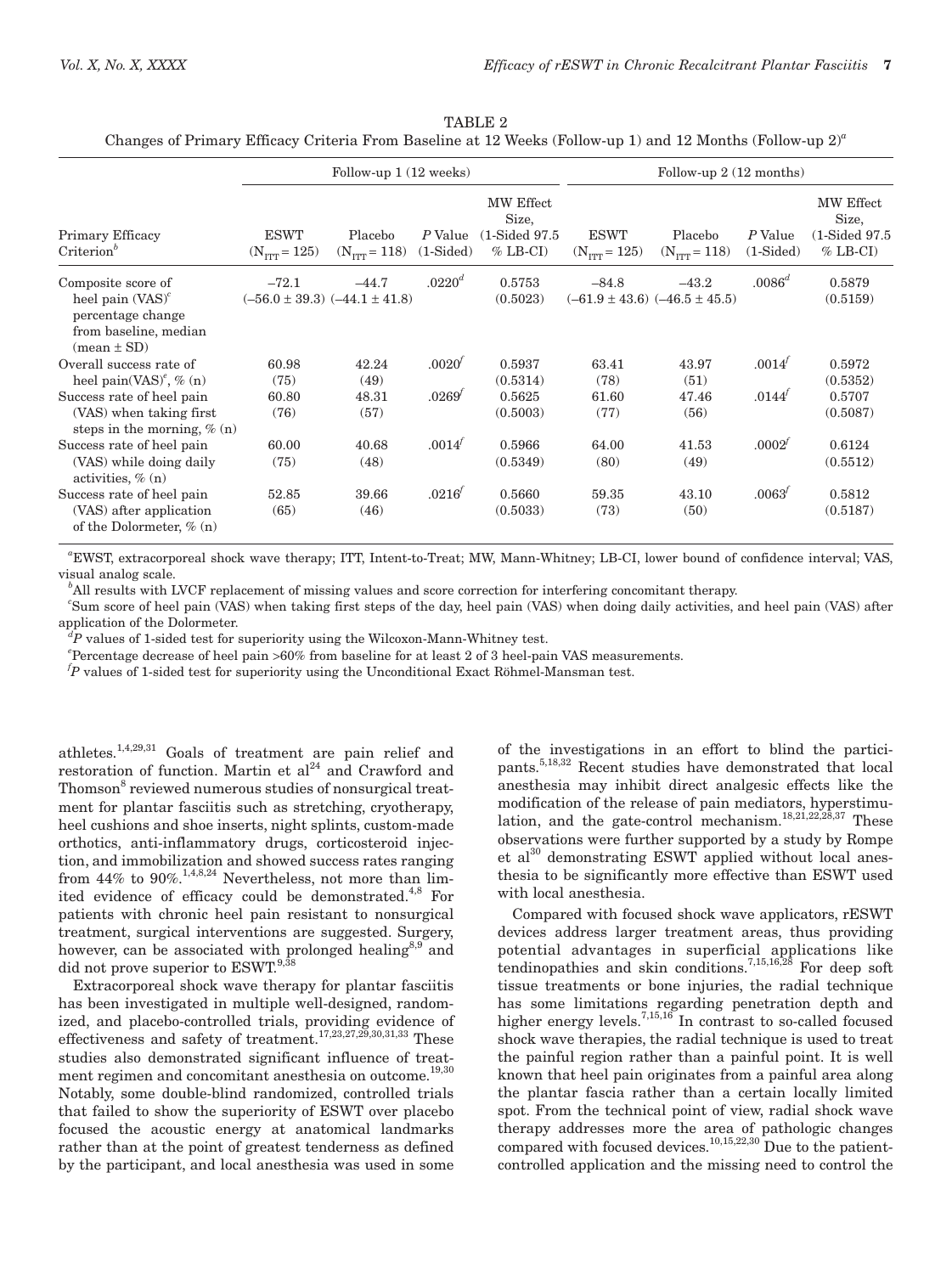| TABLE 3                                                                                                           |
|-------------------------------------------------------------------------------------------------------------------|
| Changes of Secondary Efficacy Criteria From Baseline at 12 Weeks (Follow-up 1) in the ITT Population <sup>a</sup> |

|                                                                                                              | Follow-up $1(12 \text{ weeks})$ |                          |                              |                       |  |  |  |
|--------------------------------------------------------------------------------------------------------------|---------------------------------|--------------------------|------------------------------|-----------------------|--|--|--|
| Secondary Efficacy Criterion                                                                                 | ESWT $(n = 125)$                | Placebo $(n = 118)$      | $P$ Value $(1\text{-sided})$ | <b>MW Effect Size</b> |  |  |  |
| SF-36 physical <sup>b</sup> percentage change from<br>baseline at 12-week follow up,<br>median (mean/SD)     | $-44.1 (-37.2 \pm 48.42)$       | $-23.9(-19.5 \pm 52.13)$ | $.0013^{\circ}$              | 0.6191                |  |  |  |
| $SF-36$ mental <sup>b</sup> percentage change from<br>baseline at 12-week follow up,<br>median (mean/SD)     | $-22.8(-14.6 \pm 62.89)$        | $-14.3(8.4 \pm 99.06)$   | $.0163^{\circ}$              | 0.5850                |  |  |  |
| Roles and Maudsley Score <sup>d</sup> :<br>"excellent" or "good," $\%$ (n)                                   | 58.40 (73)                      | 41.52(49)                | .0031 <sup>c</sup>           | 0.5973                |  |  |  |
| Investigator's global judgment of<br>effectiveness: "very good" or "good," % (n)                             | 70.80(80)                       | 40.91(45)                | .0002 <sup>c</sup>           | 0.6335                |  |  |  |
| Patient's global judgment of therapy<br>satisfaction: "very satisfied" or<br>"moderately satisfied," $% (n)$ | 63.16 (72)                      | 46.36(51)                | $.0045^{\circ}$              | 0.5984                |  |  |  |
| Patient's recommendation of therapy<br>to a friend, $\%$ (N)                                                 | 91.23(104)                      | 69.09 (76)               | $< 0.001^e$                  | 0.6107                |  |  |  |

*a* ITT, intention-to-treat; ESWT, extracorporeal shock wave therapy; MW, Mann-Whitney; SD, standard deviation.

*b* SF-36 scales are standardized using a scale from 0 (best score) to 100 (worst score).

*c P* values of 1-sided test for superiority using the Wilcoxon-Mann-Whitney test.

*d* Results of Roles and Maudsley score with LVCF replacement of missing values and score correction for interfering concomitant therapy. *e P* values of 1-sided test for superiority using the Unconditional Exact Röhmel-Mansman test.



**Figure 2.** A, device-related adverse events in the radial extracorporeal shock wave therapy group. B, device-related adverse events in the placebo group.

focus zone, radial shock wave therapy seems to be easier to apply.15,20 Because treatment regimen and shock wave parameters have significant influence on outcome, pooling of data in systematic reviews and meta-analyses is critical,

and effectiveness has to be assessed for the different devices and treatment protocols.<sup>5,17,27,32,33,35</sup> Buchbinder et al<sup>5</sup> and Haake et al<sup>18</sup> used local anesthesia or nerve blocks and found no difference. When no local anesthesia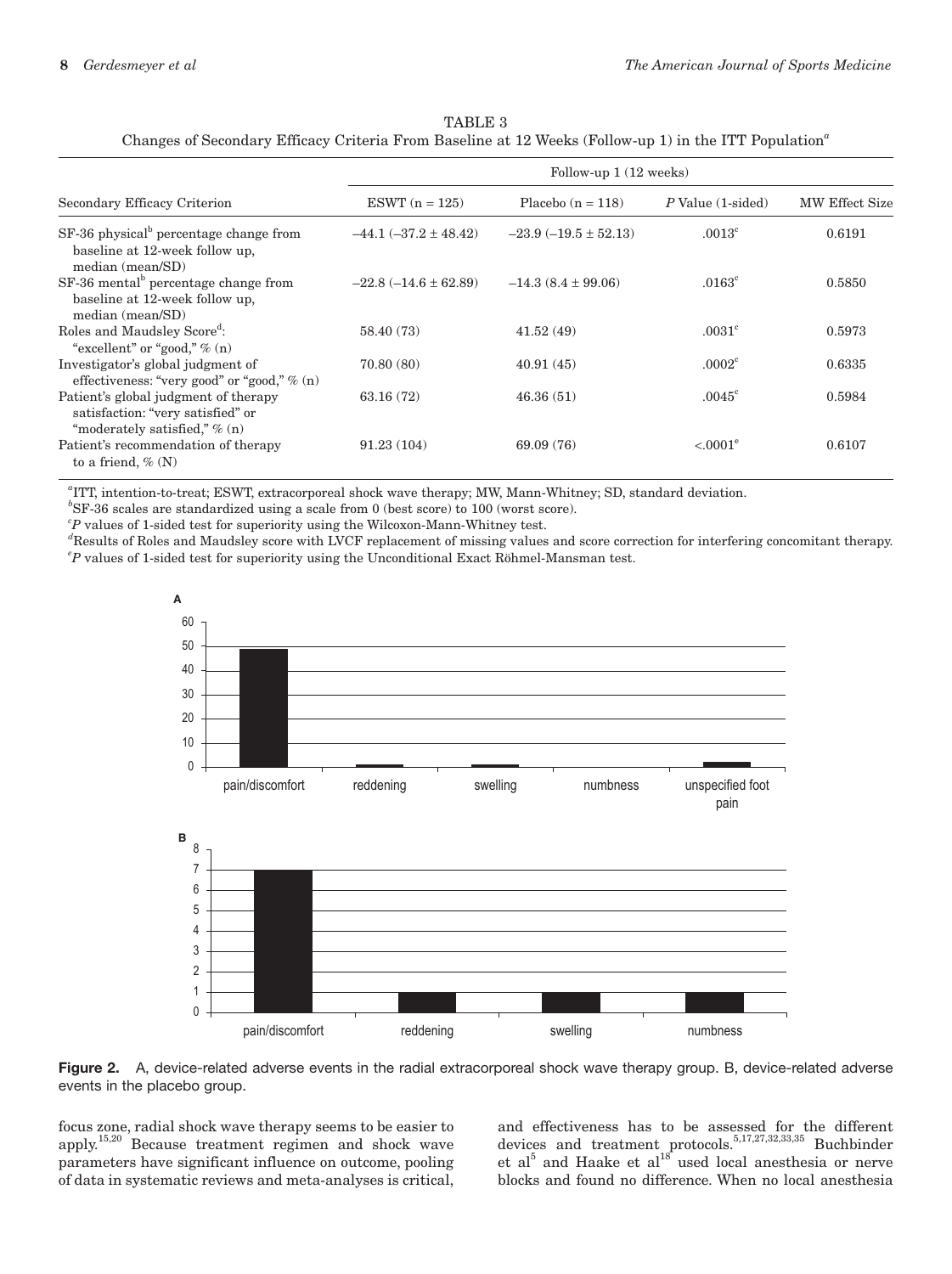was used, Gollwitzer et  $al$ ,<sup>17</sup> Rompe et  $al$ ,<sup>30</sup> and Malay et  $al^{23}$  found significantly better outcome after shock wave treatment. In the present study, radial shock waves were oriented without anesthesia by patient-guided feedback to the point of maximum tenderness.

The present randomized, placebo-controlled study demonstrated significant improvement of pain scales and functional measurements, as well as quality of life, after rESWT at follow-up compared to baseline. Furthermore, rESWT proved superior to placebo with regard to the primary outcome measures of "changes in VAS composite score of heel pain" and "overall success rate" at 12 weeks and all secondary outcome measures at 12 months after intervention. At the time of follow-up 1, the VAS composite score was reduced by 72.1% in the rESWT group compared with 44.7% in the placebo group, which was statistically significant. Furthermore, the between-group difference of nearly 30% is considered clinically relevant.13 The superiority of rESWT compared with placebo was not only limited to the primary criterion of effectiveness but also strongly supported by the results of the outcome measures' overall success rate, success rate of heel pain while doing daily activities, success rate of heel pain after the application of the Dolormeter, Roles and Maudsley score, percentage changes from baseline of the SF-36 summary measures mental and physical health, investigator's and patient's judgment of effectiveness, and the patient's rate of recommendation of the applied therapy to a friend. An additional assessment of the Mann-Whitney effect size revealed more than small superiority of rESWT in all determined criteria both at 12 weeks and at 12 months after the intervention. Furthermore, several sensitivity analyses were performed to check the stability of the data, which all corroborate effectiveness of rESWT compared with placebo showing significant superiority (see Appendix D, available online at http://ajs.sagepub.com/ supplemental/).

Regarding the second follow-up at 12 months after shock wave treatment, superiority of rESWT compared with placebo was even more pronounced, with a reduction of the VAS composite score from baseline of 84.8% after shock wave treatment compared with 43.2% in the placebo group, demonstrating a more than 40% between-group difference. All other outcome measures also showed superiority of the rESWT group, thus proving excellent long-term efficacy and supporting the application of rESWT in the treatment of chronic plantar fasciitis. Apart from the investigated pain scales, we were able to demonstrate significant improvement in the scores evaluating quality of life (SF-36) and function (Roles and Maudsley score). Thus, there is evidence for benefit of patients with painful heel by ESWT treatment not only through reduced pain but also by generally improved well-being.

Treatment was applied without anesthesia, and our results demonstrated rESWT to be safe with excellent tolerability. The results demonstrate that patients assigned the rESWT were found to have more pain during treatment compared with placebo but no one required any local anesthetic. The sensitivity analysis demonstrates no differences in outcome with regard to all side effects.

From the clinical point of view, the outcome regarding recommendation and global judgment by patients and

investigators demonstrated high clinical impact and acceptance. Notably, nearly 70% of patients of the placebo group would also recommend the received treatment to a friend. This large placebo effect demonstrates the effectiveness of the blinding technique, which also was found in other randomized, controlled studies.17,23,35 In review, with a mean improvement of the VAS composite score of more than 40% in the placebo group at follow-up compared with baseline, the power of the placebo effect in these kinds of studies becomes obvious and has to be addressed by randomized, placebo-controlled studies to analyze the pure placebo effect. The associated placebo effect is related to the device itself but also to the procedure and the physician.26,34,36 The pure treatment effect and the associated socalled placebo effect are not distinguishable and clinically used together.<sup>26,34,36</sup>

Radial ESWT demonstrated safety and effectiveness with a protocol of 3 consecutive treatments  $(3 \times 2000)$ impulses, 0.16 mJ/mm<sup>2</sup>), applied without anesthesia to the spot of greatest tenderness. Radial ESWT can be strongly recommended for patients with therapy-resistant plantar painful heel syndrome. Especially in the cases of failed nonsurgical treatment, rESWT represents an excellent alternative to surgery because anesthesia is not required and long recovery times are avoided. In addition, participants were not required to refrain from any sports activities during the course of the study. Furthermore, rESWT represents an effective treatment modality that can be administered on an outpatient basis.

# ACKNOWLEDGMENT

The study was supported by Electro Medical Systems, Nyon, Switzerland. The sponsor of the study did not have any influence on data collection, analysis, or publication. No constraints were placed on publication of the data.

#### **REFERENCES**

- 1. ACFAS Clinical Practice Guideline Heel Pain Panel. The diagnosis and treatment of heel pain. *J Foot Ankle Surg*. 2001;40:329-340.
- 2. Atkins D, Crawford F, Edwards J, Lambert M. A systematic review of treatments for the painful heel. *Rheumatology (Oxford).* 1999;38:968-973.
- 3. Buch M, Knorr U, Fleming L, et al. Extracorporeal shockwave therapy in symptomatic heel spurs: an overview. *Orthopade*. 2002;31:637-644.
- 4. Buchbinder R. Clinical practice. Plantar fasciitis. *N Engl J Med*. 2004;350:2159-2166.
- 5. Buchbinder R, Ptasznik R, Gordon J, Buchanan J, Prabaharan V, Forbes A. Ultrasound-guided extracorporeal shock wave therapy for plantar fasciitis: a randomized, controlled trial. *JAMA*. 2002;288:1364-1372.
- 6. Colditz GA, Miller JN, Mosteller F. Measuring gain in the evaluation of medical technology: the probability of a better outcome. *Int J Technol Assess Health Care*. 1988;4:637-642.
- 7. Coleman AJ, Choi MJ, Saunders JE. Theoretical predictions of the acoustic pressure generated by a shock wave lithotripter. *Ultrasound Med Biol*. 1991;17:245-255.
- 8. Crawford F, Thomson C. Interventions for treating plantar heel pain. *Cochrane Database Syst Rev*. 2003;CD000416.
- 9. Davies MS, Weiss GA, Saxby TS. Plantar fasciitis: how successful is surgical intervention? *Foot Ankle Int.* 1999;20:803-807.
- 10. Eisenmenger W, Du XX, Tang C, et al. The first clinical results of "wide-focus and low-pressure" ESWL. *Ultrasound Med Biol.* 2002;28:769-774.